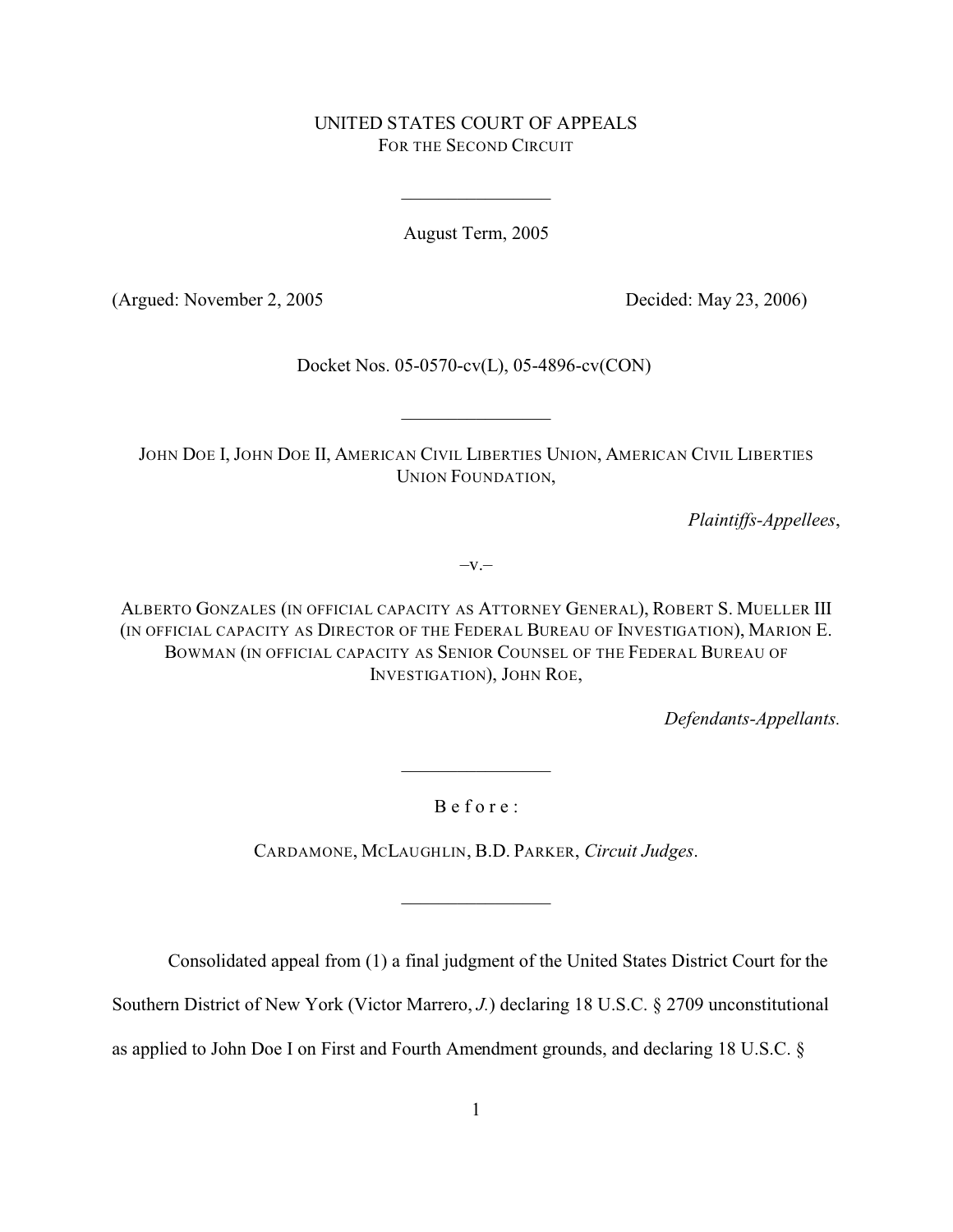2709(c) unconstitutional on its face on First Amendment grounds (*Gonzales v. Doe I*, No. 05-

0570); and (2) a grant of a preliminary injunction of the United States District Court for the

District of Connecticut (Janet C. Hall, *J.*) declaring 18 U.S.C. § 2709(c) unconstitutional as

applied to John Doe II on First Amendment grounds (*Gonzales v. Doe II*, No. 05-4896).

*Gonzales v. Doe I*, No. 05-0570, is VACATED and REMANDED.

*Gonzales v. Doe II*, No. 05-4896, is DISMISSED.

Judge Cardamone concurs in the judgment of the Court, and files a separate concurring

 $\mathcal{L}_\text{max}$  , where  $\mathcal{L}_\text{max}$ 

opinion.

DOUGLAS N. LETTER (Robert D. McCallum, Jr., Acting Deputy Attorney General, Peter D. Keisler, Assistant Attorney General, Gregory G. Katsas, Deputy Assistant Attorney General, Scott R. McIntosh, Department of Justice Attorney, Washington DC; David N. Kelly, United States Attorney for the Southern District of New York, Jeffrey Oestericher, Assistant United States Attorney, New York, NY; Kevin J. O'Connor, United States Attorney for the District of Connecticut, William Collier, Lisa E. Perkins, Assistant U.S. Attorneys, Hartford, CT, *on the brief*) Department of Justice, Civil Division, Appellate Section, Washington DC, *for Defendants-Appellants.*

JAMEEL JAFFER & ANN BEESON (Melissa Goodman, American Civil Liberties Union Foundation, New York, NY; Arthur N. Eisenberg, New York Civil Liberties Union Foundation, New York, NY; Annette M. Lamoreaux, American Civil Liberties Union of Connecticut Foundation, Hartford, CT, *on the brief*) American Civil Liberties Union Foundation, New York, NY *for Plaintiffs-Appellees.*

Bettina B. Plevan (Stephen L. Kass, Samantha Klein, Ethan I. Strell, Carter Ledyard & Milburn LLP, New York, NY, Sarah Netburn, Emery Celli Brinckerhoff & Abady LLP, New York, NY, *of counsel*), Association of the Bar of the City of New York, New York, NY, *for Amicus Curiae Association of the Bar of the City of New York* in support of Plaintiffs-Appellees.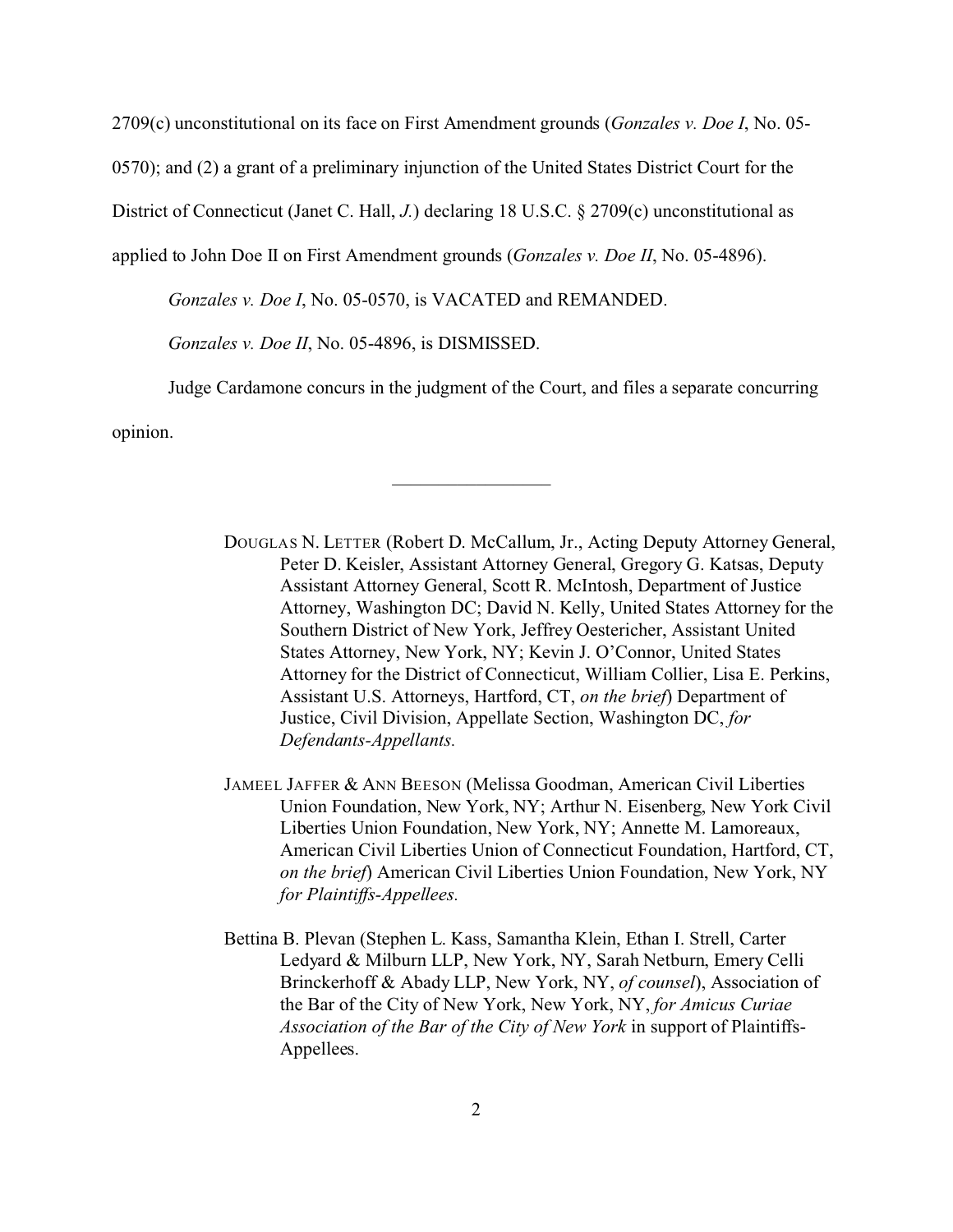- Daniel Mach & Theresa A. Chmara (Brian Hauck, Amy L. Tenney, *on the brief*) Jenner & Block LLP, Washington DC, *for Amici Curiae American Association of University Professors, American Booksellers Foundation for Free Expression, American Library Association, Association of American Publishers, Freedom to Read Foundation, and Pen American Center* in support of Plaintiffs-Appellees.
- Meredith Fuchs (Marc Rotenberg, Marcia Hofmann, Electronic Privacy Information Center, Washington DC, *on the brief*) National Security Archive, Washington, DC, *for Amici Curiae National Security Archive, Project on Government Secrecy of the Federation of American Scientists, Electronic Privacy Information Center, and National Whistleblower Center* in support of Plaintiffs-Appellees.
- Lee Tien (Kurt B. Opsahl, Kevin S. Bankston, *on the brief*) Electronic Frontier Foundation, San Francisco, CA, *for Amicus Curiae Electronic Frontier Foundation* in support of Plaintiffs-Appellees.

### PER CURIAM:

This consolidated appeal calls on us to consider 18 U.S.C. § 2709, a statute that governs the Federal Bureau of Investigation's (FBI) issuance of National Security Letters (NSLs) to wire or electronic communication service providers. An NSL is an administrative subpoena that allows the FBI to gain access to, *inter alia*, "subscriber information . . . or electronic communication transactional records " held by internet service providers,<sup>1</sup> when this information is "relevant to an authorized investigation to protect against international terrorism or clandestine intelligence activities . . . ." 18 U.S.C.  $\S\S 2709(a) \& (b)(2)$ . John Does I and II are internet service providers who received NSLs and commenced proceedings in the Southern District of

 $\mathcal{L}_\text{max}$  , where  $\mathcal{L}_\text{max}$ 

<sup>1</sup>An internet service provider, commonly referred to as an "ISP", is a company that, *inter alia*, furnishes corporations and individual consumers with access to the internet.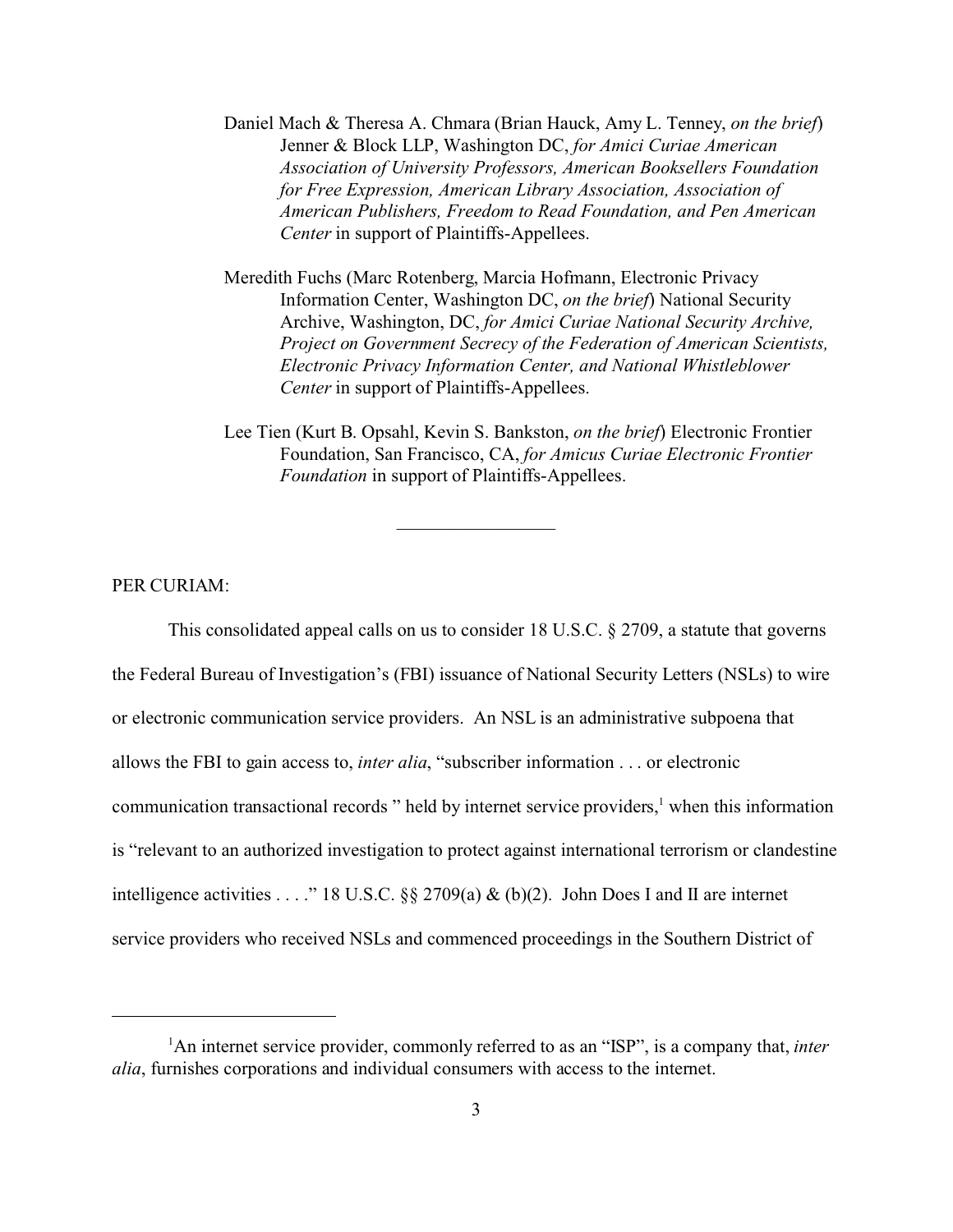New York and the District of Connecticut (respectively) challenging the constitutionality of § 2709.

Section 2709 was originally enacted as part of Title II of the Electronic Communication Privacy Act of 1986 ("ECPA"), Pub. L. No. 99-508, § 201, 100 Stat. 1848, 1867-68 (1986), and was amended in 1993 and 1996. *See generally* FBI Access to Telephone Records, Pub. L. No. 103-142, § 1, 107 Stat. 1491, 1491-92 (1993); Intelligence Authorization Act for Fiscal Year 1997, Pub. L. No. 104-293, § 601(a), 110 Stat. 3461, 3469 (1996). Shortly after the terrorist attacks of September 11, 2001, however, Congress again amended § 2709 by means of Title V, Section 505 of the Uniting and Strengthening America by Providing Appropriate Tools Required to Intercept and Obstruct Terrorism Act of 2001 ("USA PATRIOT Act"), Pub. L. 107-56, 115 Stat. 272, 365 (Oct. 26, 2001).

Both the Southern District of New York in *Doe v. Ashcroft* ("*Doe I*"), 334 F. Supp. 2d 471 (S.D.N.Y. 2004), and the District of Connecticut in *Doe v. Gonzales* ("*Doe II*"), 386 F. Supp. 2d 66 (D. Conn. 2005), ruled on the constitutionality of § 2709 (as amended by the USA PATRIOT Act). However, while this appeal was pending, Congress passed the USA PATRIOT Improvement and Reauthorization Act of 2005, Pub. L. No. 109-177, 120 Stat. 192 (Mar. 9, 2006) (the "Reauthorization Act" or the "Act"). This Act dramatically altered § 2709, and added several new procedures codified at 18 U.S.C. § 3511, which now govern judicial review of the FBI's requests for information through NSLs. In light of the significant changes to § 2709 in the Reauthorization Act, this Court issued an order on March 15, 2006 requesting supplemental letter briefs from the parties on the impact of the Reauthorization Act on this case.

Having reviewed the Government's Letter Brief dated March 29, 2006 ("Gov't Ltr. Br."), the Plaintiffs' Letter Brief dated April 7, 2006 ("Pls. Ltr. Br."), and the Government's Reply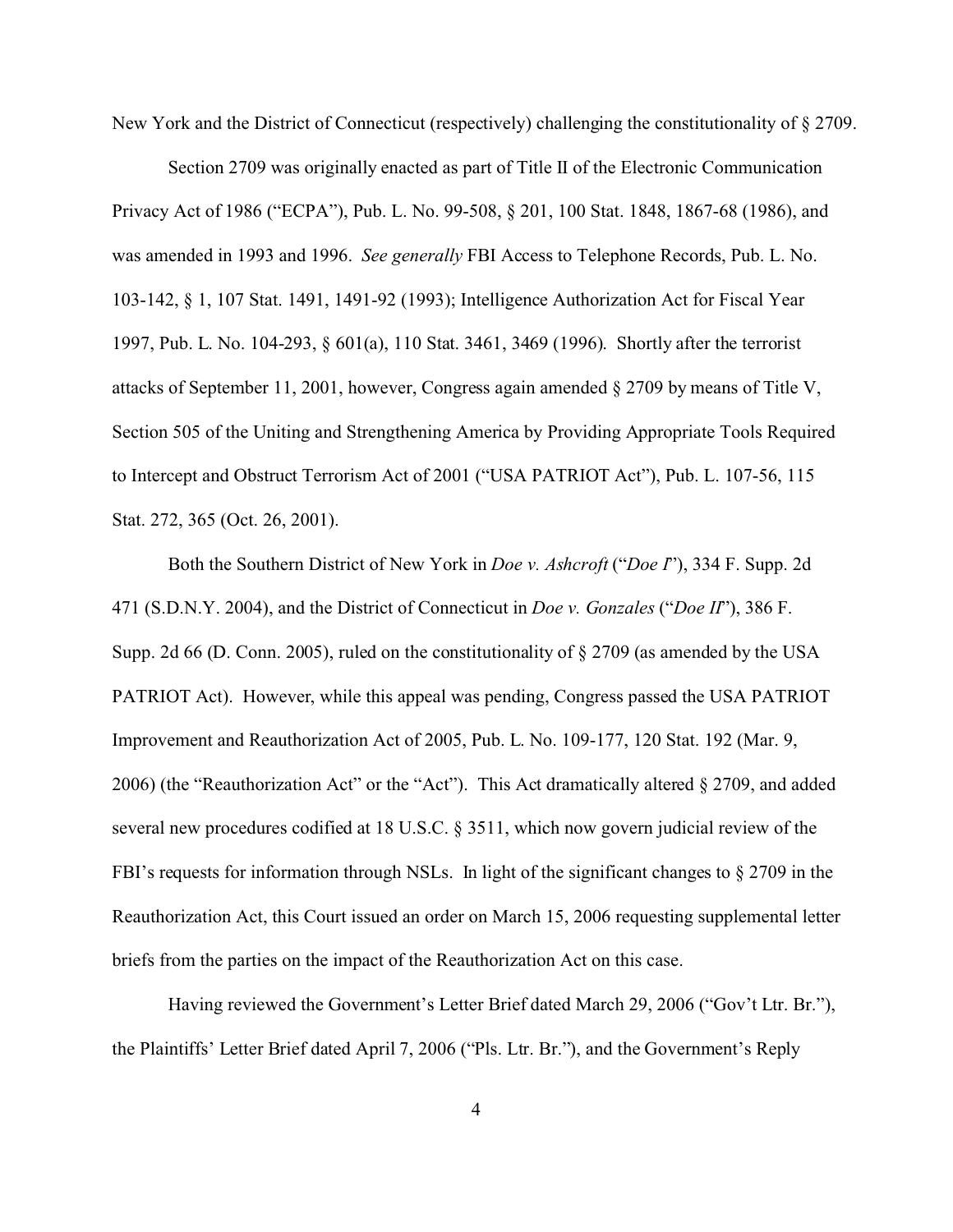Letter Brief dated April 18, 2006 ("Gov't Reply Ltr. Br."), we dispose of *Doe I* and *Doe II* as follows.

#### **I.** *Doe I***, No. 05-0570**

In *Doe I*, on cross-motions for summary judgment, the Southern District of New York held that the then-applicable version of § 2709 was unconstitutional as applied to John Doe I under the Fourth Amendment because it was denied pre-enforcement judicial review. *Doe I*, 334 F. Supp. 2d at 494-511. The Southern District of New York also held that the permanent nondisclosure requirement (also known as the "gag order" provision) of the then-applicable version of § 2709(c) was unconstitutional on its face under the First Amendment because it operated as a content-based prior restraint on speech that was not sufficiently narrowly tailored to achieve a compelling governmental interest. *Doe I*, 334 F. Supp. 2d at 511-26.

The Reauthorization Act has substantially shifted the legal footing on which *Doe I* stands. The parties agree that the Reauthorization Act's provisions apply retroactively to NSLs issued before the Reauthorization Act. *See* Gov't Ltr. Br. at 2-3; Pls. Ltr. Br. at 1. Because the Reauthorization Act added provisions permitting NSL recipients to challenge the issuance of NSLs in court, *see* 18 U.S.C. § 3511(a), John Doe I no longer presses Fourth Amendment claims on this appeal, *see* Pls. Ltr. Br. at 2 n.2; *see also* Gov't Reply Ltr. Br. at 1. Therefore, we deem them abandoned, rendering this portion of the appeal moot. Accordingly, we vacate the Fourth Amendment portion of the Southern District of New York Opinion in *Doe I*. *See Russman v. Bd. of Educ.*, 260 F.3d 114, 122 (2d Cir. 2001) ("In general, where the appellee has caused the case to become moot, we vacate the district court's judgment to prevent the appellee from insulating a favorable decision from appellate review.").

5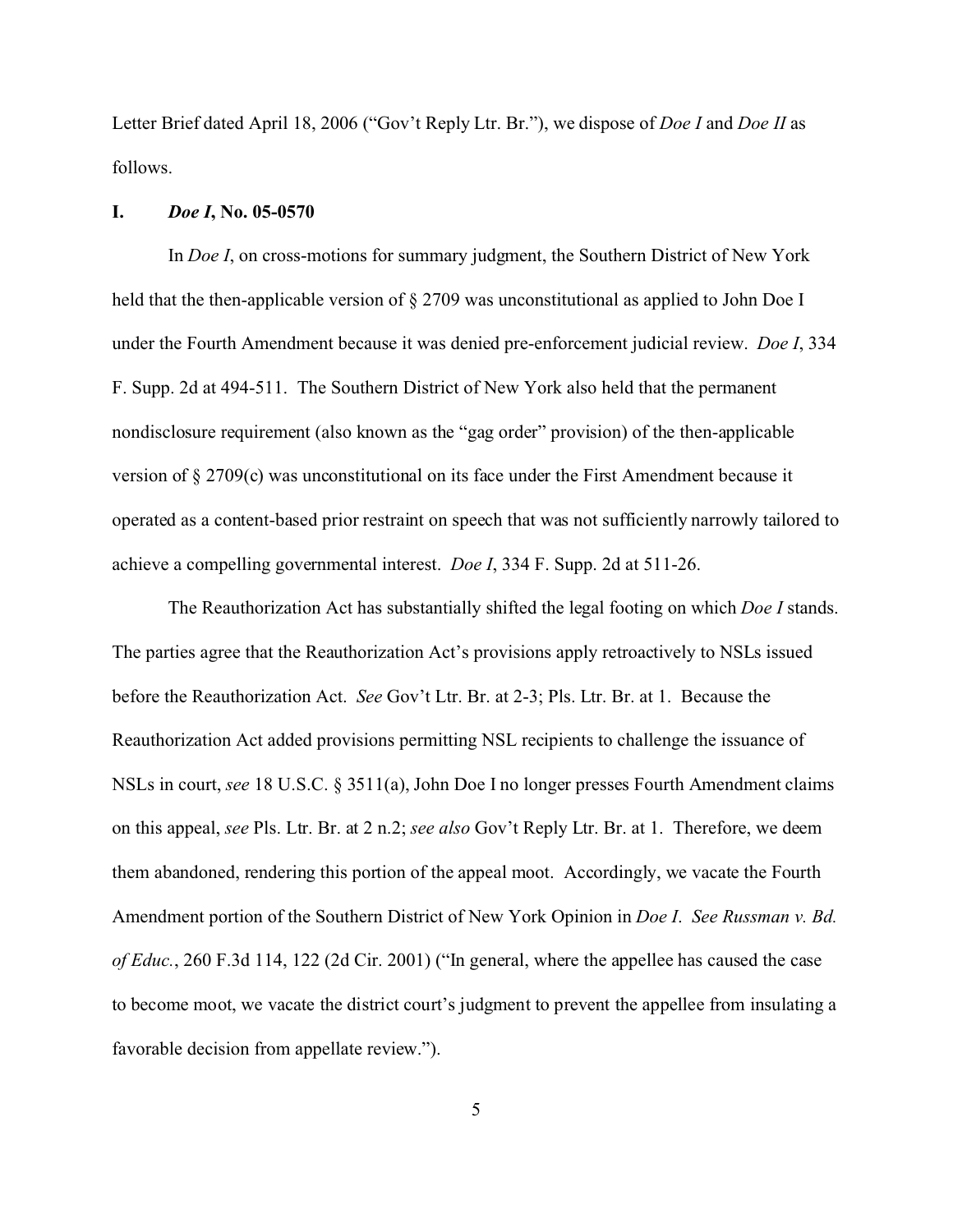The new  $\S 2709(c)$  now explicitly allows an NSL recipient to talk with an attorney "to obtain legal advice or legal assistance with respect to the request." 18 U.S.C. § 2709(c)(1); *see* Gov't Ltr. Br. at 2. The Reauthorization Act also added procedures for the judicial review of the terms and conditions of nondisclosure imposed on a recipient of an NSL. *See* 18 U.S.C. § 3511(b). However, Plaintiffs argue that the revised version of  $\S 2709(c)$ , as amended and supplemented by the Reauthorization Act, still violates John Doe I's First Amendment rights. *See* Pls. Ltr. Br. at 2-4. The Government responds that the Reauthorization Act and the new procedures found in 18 U.S.C. § 3511 solve the purported First Amendment problems that the nondisclosure provisions of the prior version of § 2709(c) had raised. *See* Gov't Ltr. Br. at 3-4.

We do not believe that it would be prudent to resolve these novel First Amendment issues as a part of this appeal. Therefore, we also vacate the First Amendment portion of *Doe I*, and we remand this case so that the Southern District of New York, in the first instance, can address the First Amendment issues presented by the revised version of  $\S 2709(c)$ , and the Reauthorization Act's new procedures and standards for judicial review found at 18 U.S.C. § 3511. On remand, the district court will, as appropriate, have the opportunity to receive amended pleadings, request new briefs, conduct oral argument, and, in due course, furnish its views on the constitutionality of the revised version of § 2709(c) and the Reauthorization Act. *See, e.g.*, *Lewis v. Cont'l Bank Corp.*, 494 U.S. 472, 482 (1990) ("[I]n instances where [] mootness is attributable to a change in the legal framework governing the case, and where the plaintiff may have some residual claim under the new framework that was understandably not asserted previously, our practice is to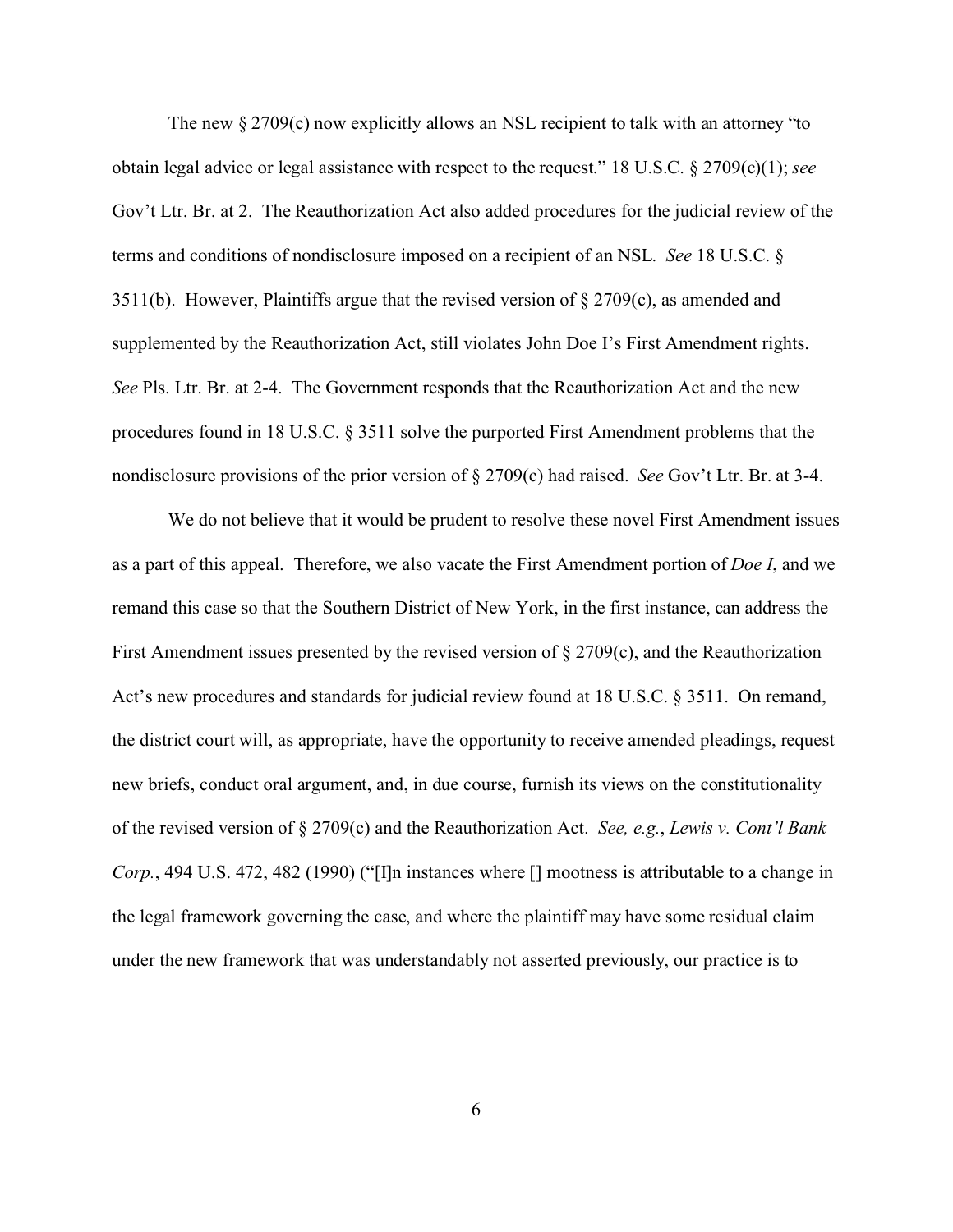vacate the judgment and remand for further proceedings in which the parties may, if necessary, amend their pleadings or develop the record more fully.").<sup>2</sup>

#### **II.** *Gonzales v. Doe II***, No. 05-4896**

In *Doe II*, on a motion for preliminary injunction, the District of Connecticut enjoined the Government from enforcing the gag order imposed on John Doe II under § 2709(c) insofar as it prevented John Doe II from revealing its identity as a recipient of an NSL. In granting its motion for a preliminary injunction, the District of Connecticut held that John Doe II had demonstrated irreparable harm from the suppression of its speech, and a likelihood of success on the merits that § 2709(c) violated John Doe II's First Amendment rights as a content-based, prior restraint on speech. *See Doe II*, 386 F. Supp. 2d at 72-82.

In light of the Reauthorization Act, the Government now asserts that John Doe II should move in the District of Connecticut, under the new procedures in 18 U.S.C. § 3511(b), for a modification of the terms of its  $\S 2709(c)$  non-disclosure requirements so that it can reveal its identity. *See* Gov't Ltr. Br. at 5. The Government has represented to us that it will not oppose such a motion. *See id.* The Government also contends that once the District of Connecticut allows disclosure of John Doe II's identity, this appeal will become moot. The Government argues that, at that point, we should then dismiss the appeal in *Doe II*, and vacate the District of Connecticut's preliminary injunction opinion rather than leave it unreviewed on appeal. *See id.*

<sup>2</sup>Because the Reauthorization Act fundamentally changed the nature of the First Amendment claims in this case, we do not believe that this panel's retention of jurisdiction by means of a *Jacobson* remand would be appropriate here. *See generally United States v. Jacobson*, 15 F.3d 19, 21-22 (2d Cir. 1994).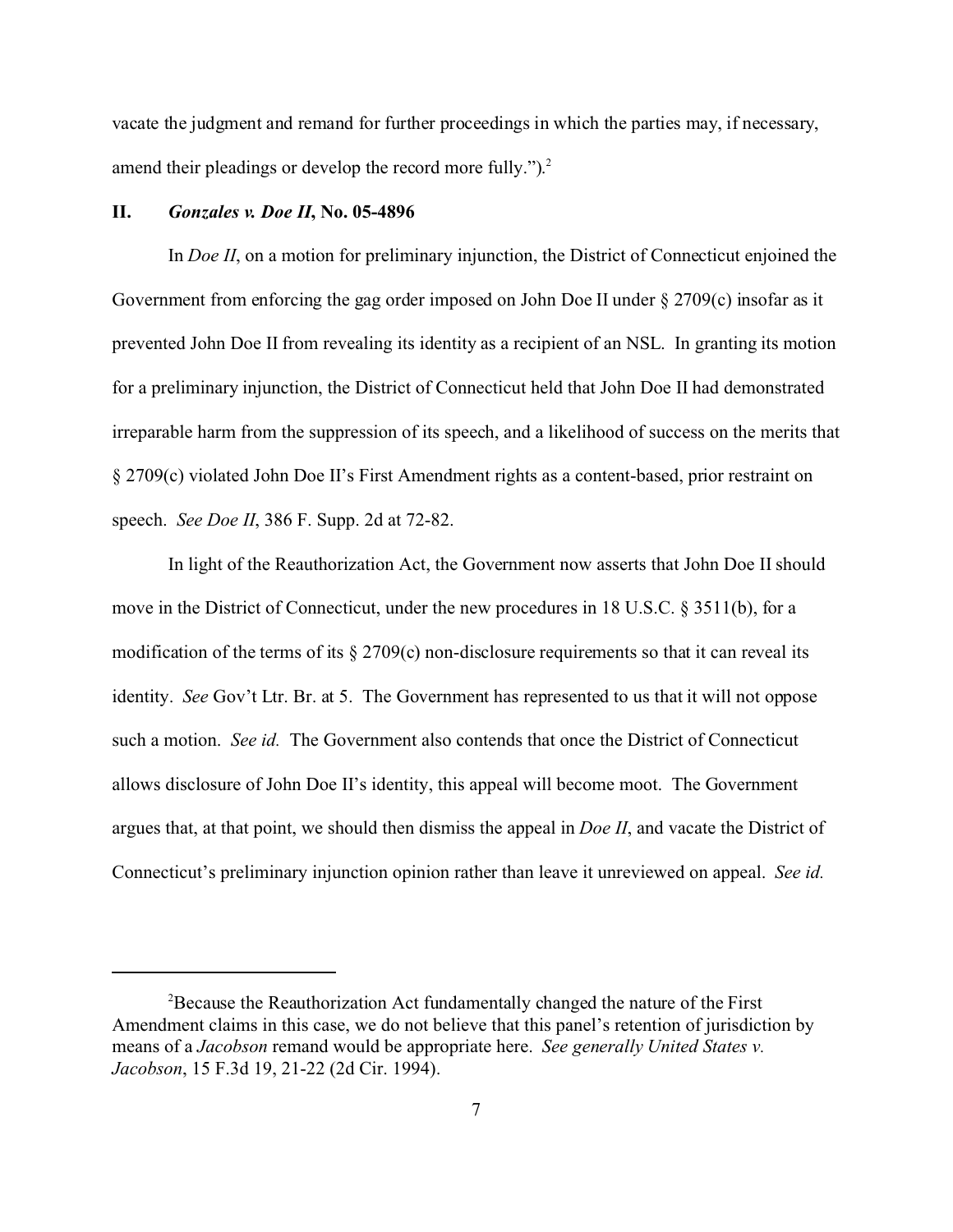(citing *United States v. Munsingwear, Inc.*, 340 U.S. 36 (1950)). The Government's proposals for the handling of *Doe II* are flawed for two reasons.

First, the District of Connecticut cannot entertain a motion under the Reauthorization Act and 18 U.S.C. § 3511(b) before this Court issues its mandate. In other words, we must act first and return this case to the District of Connecticut, which could then entertain motions from John Doe II, if necessary or appropriate. *See Ostrer v. United States*, 584 F.2d 594, 598 (2d Cir. 1978) ("The effect of the mandate is to bring the proceedings in a case on appeal in our Court to a close and to remove it from the jurisdiction of this Court, returning it to the forum whence it came."); *see also United States v. Rivera*, 844 F.2d 916, 921 (2d Cir. 1988) ("Simply put, jurisdiction follows the mandate.").

Second, it is the government's burden, "as the party seeking relief from the status quo of the [] judgment [below], to demonstrate . . . equitable entitlement to the extraordinary remedy of vacatur." *U.S. Bancorp Mortgage Co. v. Bonner Mall P'ship*, 513 U.S. 18, 26 (1994). In considering whether or not vacatur of a lower court opinion is warranted when a case becomes moot on appeal, we look to the "the nature and character of the conditions which have caused the case to become moot." *Id.* at 24 (internal quotation marks omitted). If the case has become moot due to circumstances unattributable to any of the parties or from the unilateral action of the party who prevailed in the district court, vacatur is usually warranted. *See id.* at 23. However, when "the party seeking relief from the judgment below caused the mootness by voluntary action," *id.* at 24, vacatur is usually not warranted.

Given the concession of the Government (the Appellant in both *Doe I* and *Doe II*) on appeal that John Doe II can disclose its identity, the Government no longer opposes the relief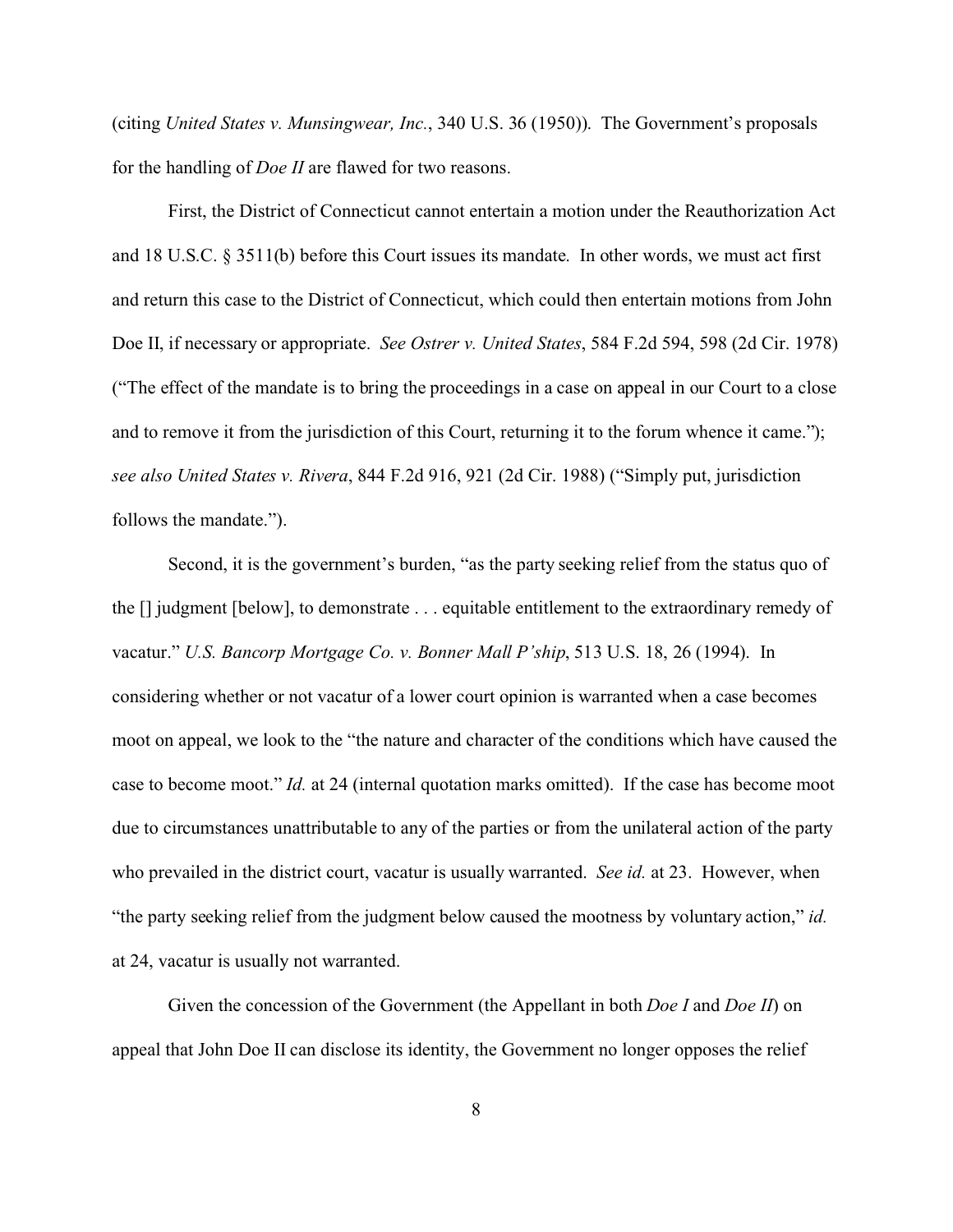granted by the District of Connecticut in its preliminary injunction ruling. Thus, the Government has effectively rendered this appeal moot by its own voluntary actions. *See* Gov't Ltr. Br. at 5. This voluntary forfeiture of review means that the Government has failed to meet its burden of demonstrating that it is entitled to vacatur of the District of Connecticut's preliminary injunction ruling. *See Russman*, 260 F.3d at 122.

Even though the Government's concession on appeal that it will not oppose the revelation of John Doe II's identity is dispositive, we nonetheless feel obligated to address the Government's concerns about leaving the District of Connecticut's "unreviewed ruling of unconstitutionality on the books." Gov't Ltr. Br. at 5. As the Supreme Court explained in *U.S.*

*Bancorp Mortgage Co. v. Bonner Mall Partnership*, *supra*,

[j]udicial precedents are presumptively correct and valuable to the legal community as a whole. They are not merely the property of private litigants and should stand unless a court concludes that the public interest would be served by a vacatur. Congress has prescribed a primary route, by appeal as of right and certiorari, through which parties may seek relief from the legal consequences of judicial judgments. To allow a party who steps off the statutory path to employ the secondary remedy of vacatur as a refined form of collateral attack on the judgment would—quite apart from any considerations of fairness to the parties—disturb the orderly operation of the federal judicial system.

513 U.S. at 26-27 (internal quotation marks and citations omitted).

Therefore, in light of the Government's concession on appeal that John Doe II can reveal

its identity—as was required by the District of Connecticut's preliminary injunction ruling—a

simple dismissal of *Doe II* on mootness grounds is appropriate.

## **CONCLUSION**

For the forgoing reasons, *Gonzales v. Doe I*, No. 05-0570, is hereby VACATED, and the

case REMANDED for further proceedings on whether the new version of 18 U.S.C. § 2709(c),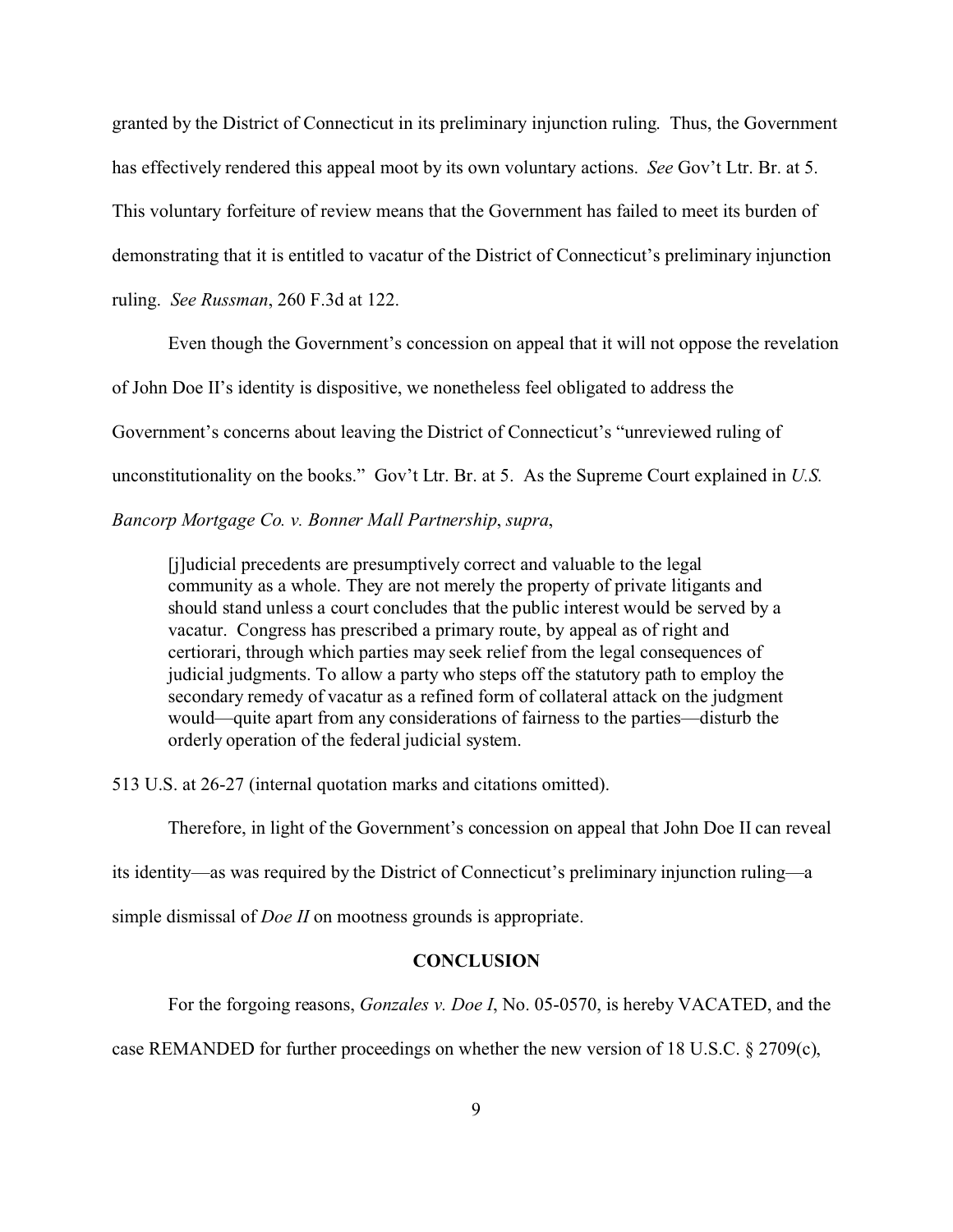as revised and supplemented by the Reauthorization Act and 18 U.S.C. § 3511, violates the First Amendment either on its face or as applied to John Doe I. *Gonzales v. Doe II*, No. 05-4896, is hereby DISMISSED as moot. The mandate for these two consolidated cases shall issue forthwith.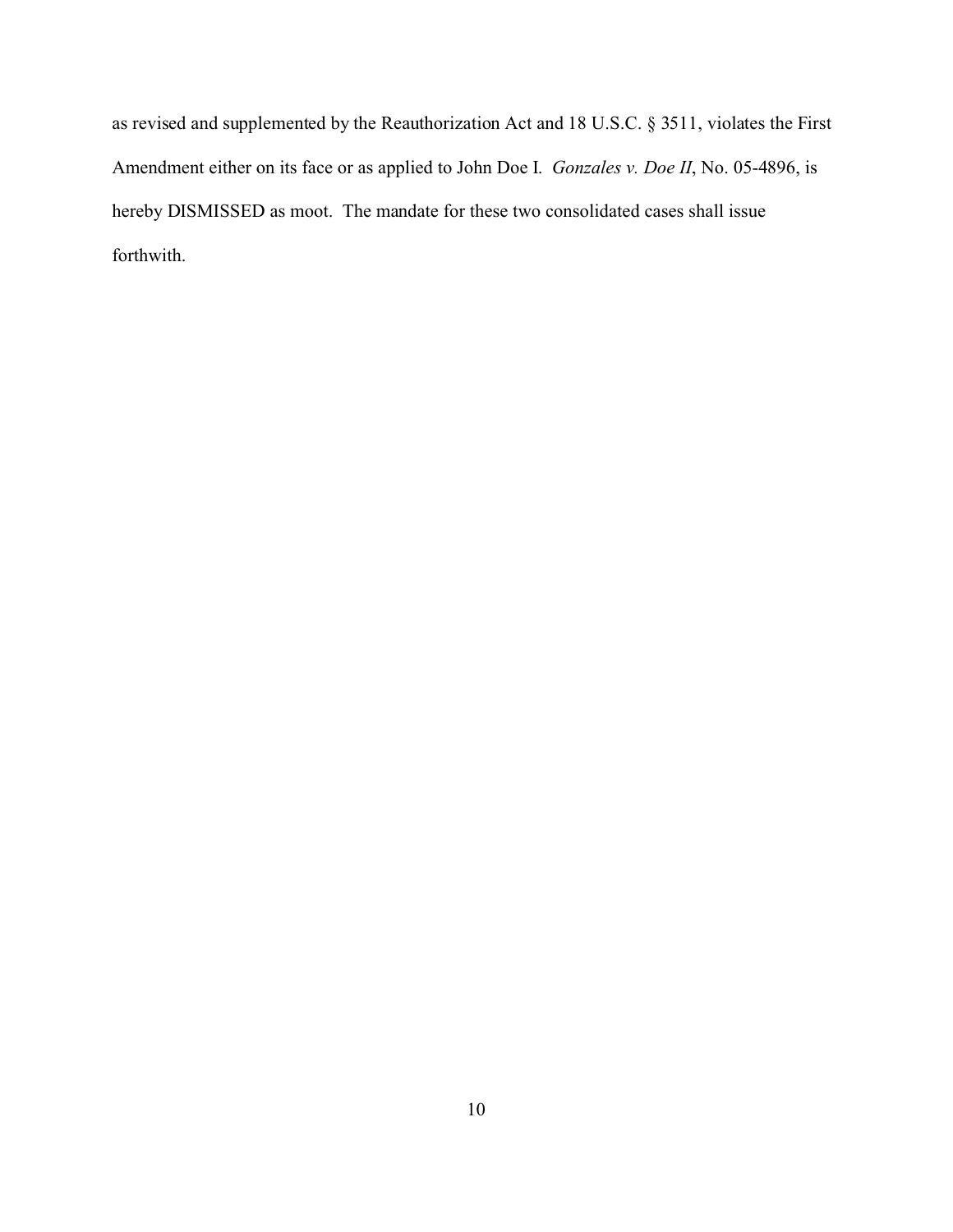## CARDAMONE, Circuit Judge, Concurring:

I concur in the judgment of the court. I write separately to address an argument the government continues to press notwithstanding the recent amendments to 18 U.S.C.  $\S 2709(c)$ . The question previously before us was whether subsection (c), which imposed a permanent ban on speech, ran afoul of the First Amendment. The Reauthorization Act has altered the functioning and perhaps the scope of § 2709(c)'s gag provision, and that is why we are remanding the New York case (Doe I) for further proceedings and dismissing the Connecticut case (Doe II). Yet, in its recent letter briefings to the panel, the government perseveres, insisting that a permanent ban on speech is permissible under the First Amendment. This issue warrants comment, especially because I suspect that a perpetual gag on citizen speech of the type advocated so strenuously by the government may likely be unconstitutional.

Prior to the passage of the Reauthorization Act the government sought enforcement of 18 U.S.C.  $\S 2709$  (as amended by the USA PATRIOT Act), and specifically  $\S 2709(c)$ , the nondisclosure provision at the heart of the two appeals. Section 2709(c) provided that no recipient of a National Security Letter (NSL) "shall disclose to any person" that they received such a letter. 18 U.S.C. § 2709 $(c)$  (2000).<sup>3</sup> By its terms the statute permanently prohibited a recipient from ever disclosing the fact of having received an NSL. See Butterworth v. Smith, 494 U.S. 624, 626 (1990) (finding similarly worded statute as permanently prohibiting disclosure of grand jury testimony). The government, while conceding the permanent bar, nonetheless declared that § 2709's non-disclosure provision was fully consistent with the First Amendment. Such a

<sup>&</sup>lt;sup>3</sup> The new  $\S 2709(c)$  (as amended by the Reauthorization Act) contains this language modified by additional language.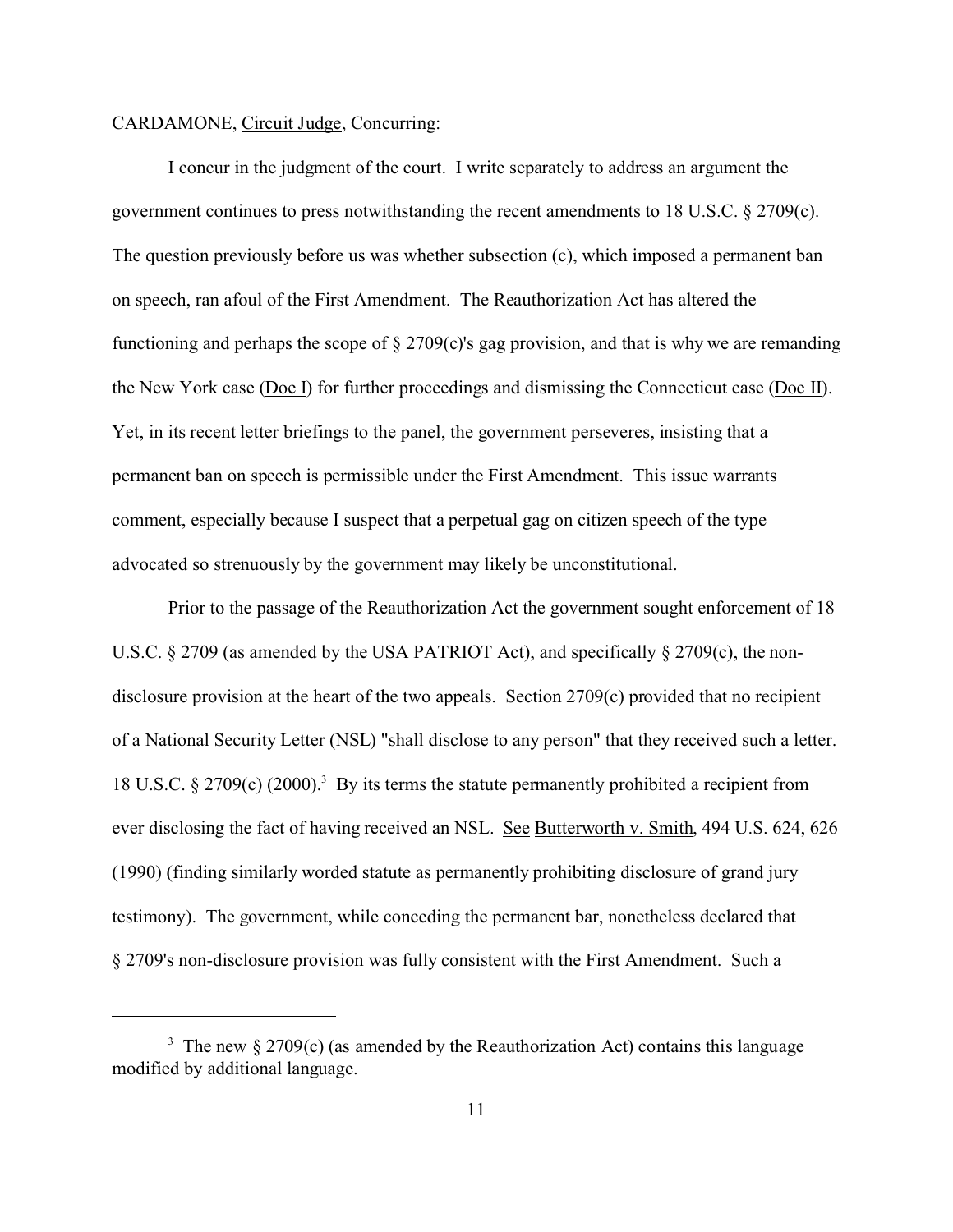proposition should be greeted with a healthy dose of judicial skepticism. A permanent ban on speech seems highly unlikely to survive the test of strict scrutiny, one where the government must show that the statute is narrowly tailored to meet a compelling government interest. See Ashcroft v. ACLU, 542 U.S. 656, 665-66 (2004); Kamasinski v. Judicial Review Council, 44 F.3d 106, 109 (2d Cir. 1994) (applying strict scrutiny to Connecticut judicial investigation gag statute).

It seems to me that courts resolve the tension between the government's interest in maintaining the integrity of its investigative process and the First Amendment in favor of the government so long as the ban on disclosure is limited. The cases also hold that a ban on speech is not constitutionally permissible once the investigation ends. For instance, the Supreme Court in Butterworth teaches that a "permanent ban on disclosure of [a witness's] own testimony once a grand jury has been discharged" violates the First Amendment. 494 U.S. at 632. Similarly in Kamasinski, we "conclude[d] that [a] limited ban on disclosure of the fact of filing or the fact that testimony was given does not run afoul of the First Amendment." 44 F.3d at 111 (emphasis added). But, we further held that "the ban on disclosure is constitutional only so long as the [government] acts in its investigatory capacity." Id. at 112.

The government advanced the "mosaic theory" as one of the reasons to support a permanent ban on speech. That theory envisions thousands of bits and pieces of apparently innocuous information, which when properly assembled create a picture. At bottom the government's assertion is simply that antiterrorism investigations are different from other investigations in that they are derivative of prior or concurrent investigations. Thus, permanent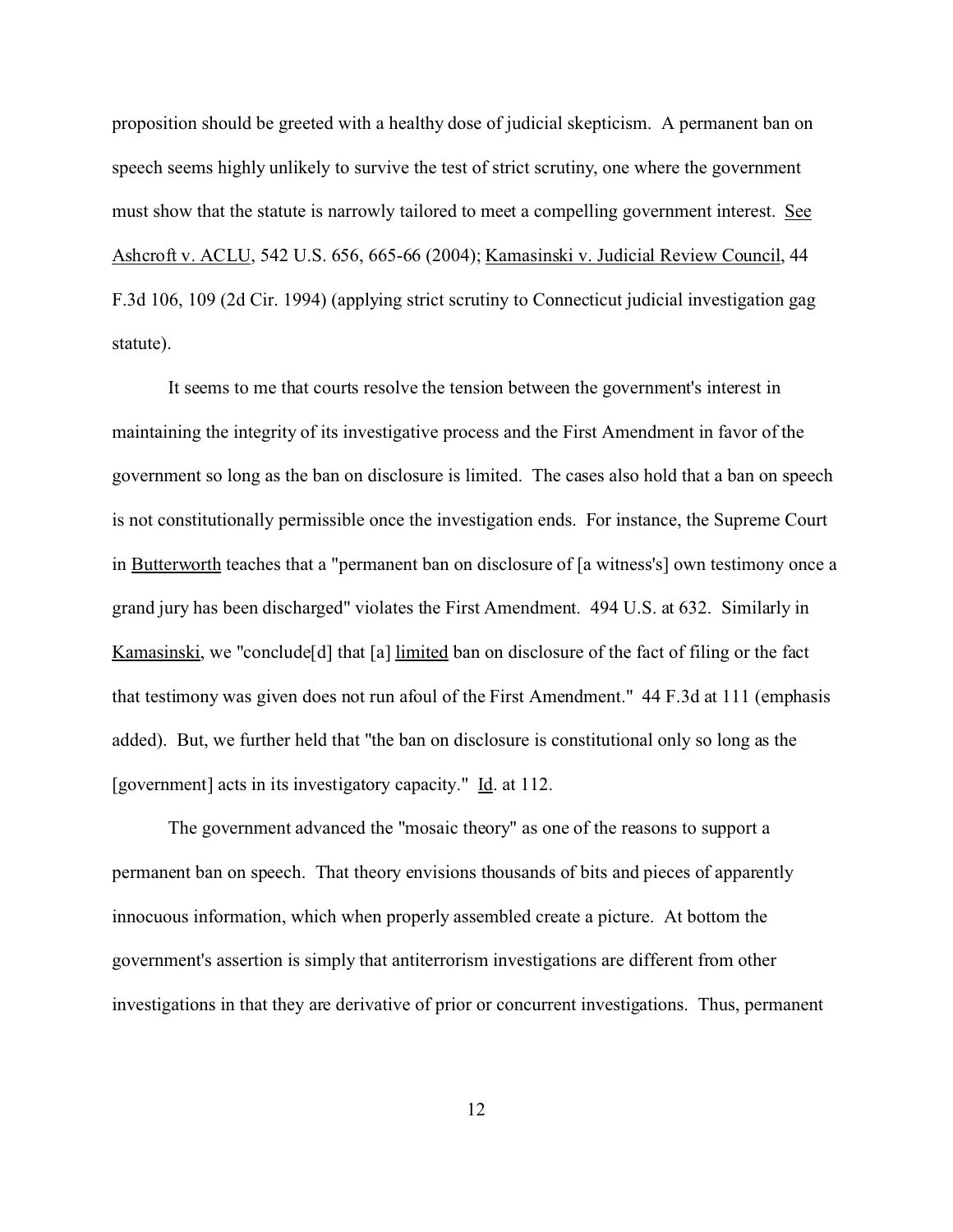non-disclosure is necessary because, implicitly in the government's view, all terrorism investigations are permanent and unending.

The government's urging that an endless investigation leads logically to an endless ban on speech flies in the face of human knowledge and common sense: witnesses disappear, plans change or are completed, cases are closed, investigations terminate. Further, a ban on speech and a shroud of secrecy in perpetuity are antithetical to democratic concepts and do not fit comfortably with the fundamental rights guaranteed American citizens. Unending secrecy of actions taken by government officials may also serve as a cover for possible official misconduct and/or incompetence.

Moreover, with regard to having something be secret forever, most Americans would agree with Benjamin Franklin's observation on our human inability to maintain secrecy for very long. He wrote "three may keep a secret, if two of them are dead." Benjamin Franklin, Poor Richard's Almanack 8 (Dean Walley ed., Hallmark 1967) (1732). In fact, what happened in the Connecticut case bears out Franklin's astute observation. While striving to keep the identities of the Connecticut plaintiffs secret, the government inadvertently revealed their identities through public court filings. This revelation was widely reported in the media. Thus, the case assumed the awkward posture where the identities of the Connecticut plaintiffs were published, yet the government continued to insist that the Connecticut plaintiffs may not identify themselves and that their identities must still be kept secret. This is like closing the barn door after the horse has already bolted.

Since the passage of the Reauthorization Act, the government asserts that we should vacate the District of Connecticut's preliminary injunction rather than leaving it unreviewed on